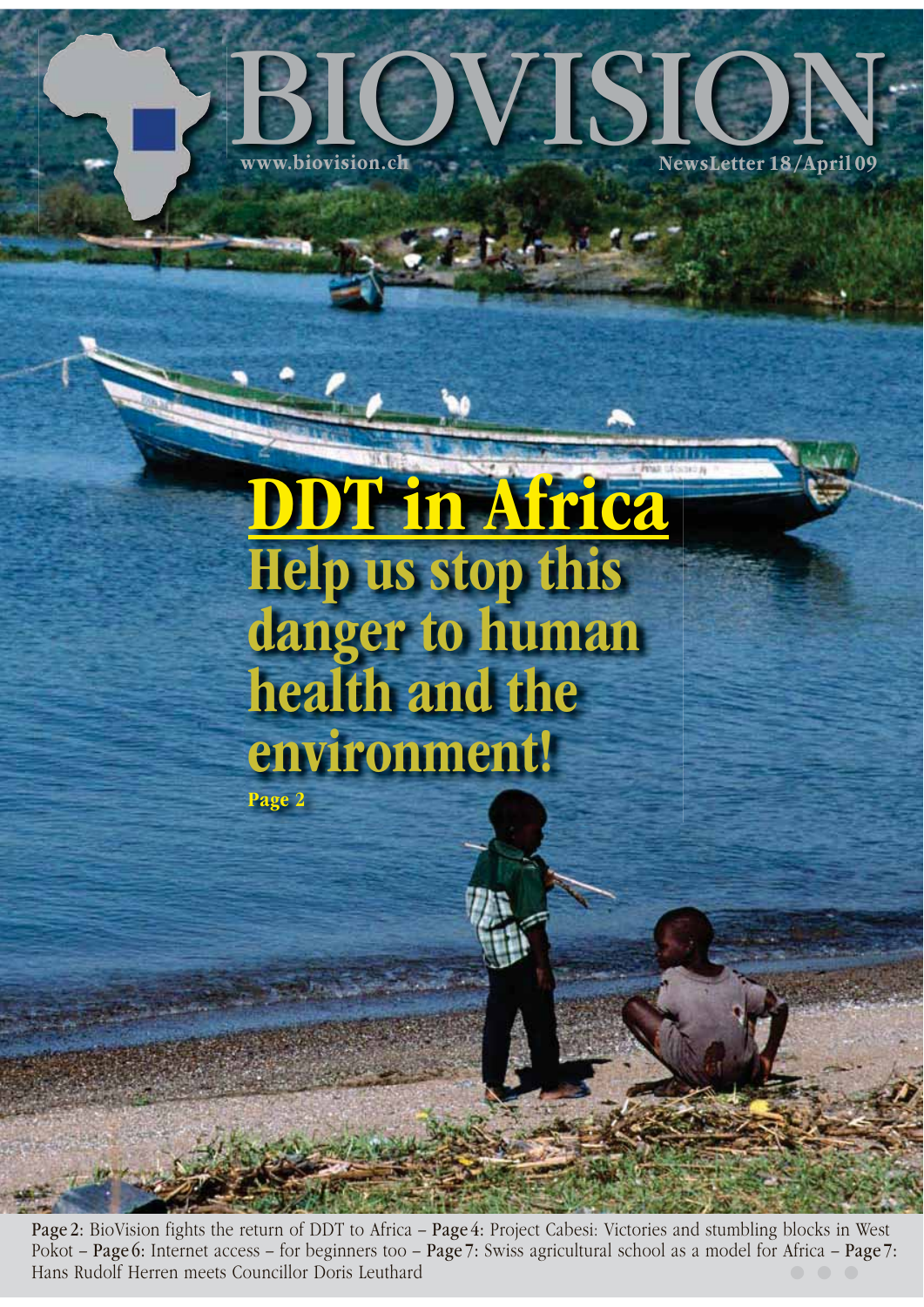### DDT in Africa BioVision fights the return of this environmental pollutant

By Charlotte Walser, InfoSüd

Hans Rudolf Herren is outraged: "It is a scandal that DDT is being used again in developing countries, because it is reputedly cheap", says the president of BioVision. "It just would not even enter the question for us. And what is bad for us cannot be good for others!" As food for thought, the president of the Swiss BioVision Foundation reminds us that the insecticide is banned for good reason. DDT undermines efforts towards sustainable agriculture, damages human and animal health, and contributes nothing to the long-term fight against malaria. Random sampling has already shown resistance to DDT in malaria mosquitoes.

#### From battling the cockchafer to dying birds

Dichlordiphenyltrichlorethan (DDT), before its prohibition, was viewed as a miracle substance for agriculture and control of disease-transmitting insects. At the beginning of the 1950s, aeroplanes dusted huge swathes of land with the insecticide. In Switzerland,



*During the 1970s, DDT was sprayed without thought. Now, use of DDT is forbidden in all industrialised countries.*

#### BioVision says no to DDT

The BioVision Foundation has for years been engaged in a positive campaign for malaria control using ecologically sound methods. The problem is tackled at its root in that the disease transmitters are organically controlled even in their breeding sites. The projects supported by BioVision prove that malaria mosquitoes, and thereby cases of the malaria disease can be drastically reduced using environmentally friendly methods.

The BioVision Foundation decisively rejects the use of DDT; in malaria control also.DDT is perilous for both humans and the environment, and endangers biodiversity. Additionally, it has been proven that malaria mosquitoes are becoming resistant and thus that the use of this insecticide can offer no sustainable solution.

BioVision calls on all states to promote alternatives to DDT and to actively support environmentally compatible methods of malaria control.

www.biovision.ch/Malaria

these flights went down in history as the ,cockchafer war'. It was the Swiss citizen Paul Hermann Müller who discovered the insecticidal effect of the substance and who subsequently received the Nobel Prize for his discovery.

It was not long before there began to be evidence of the risks and side effects. DDT accumulates in body tissues, and the products of its degradation have similar effects to those produced by hormones. The substance was suspected of being carcinogenic. And it was not just dangerous to human health: birds laid eggs with shells that were too thin and in areas with a high level of DDT they literally fell from the skies.

#### Poison or lifesaver?

At the beginning of the 1970s, DDT was banned in most industrialised countries. In 2001 the Stockholm Convention came into effect; an international agreement on the prohibition of organic poisons which accumulate in the environment, including DDT . The treaty made the use of DDT possible only in justified, exceptional cases to control the mosquitoes that transmit malaria, provided there were no effective, affordable alternatives available.

The Convention is currently recognised by 162 countries but not, however, by the USA. "The tragedy of malaria in Africa must provide the political pressure to bring about change in the international rules on global protection for health and the environment," declares Paul Saoke, director of Doctors for Social Responsibility in Kenya.

The lobby of the DDT supporters received reinforcement from the World Health Organisation (WHO), which suddenly expressly approved the use of DDT in households in 2006. Thus walls of huts and houses were sprayed with a suspension of DDT, intended to repel or exterminate mosquitoes, although later WHO explained its support for the goal of replacing DDT use with other measures in the fight against malaria. However, others, especially the USA, have used the position of WHO to preach the use of DDT. The Bush administration allocated millions of dollars for this within the framework of the Presidential Malaria Initiative'.



At present, 14 African states acknowledge their use, or plans to use DDT in combatting malaria, among them South Africa, Zambia, Zimbabwe, Mozambique, Gambia, Namibia and Ethiopia.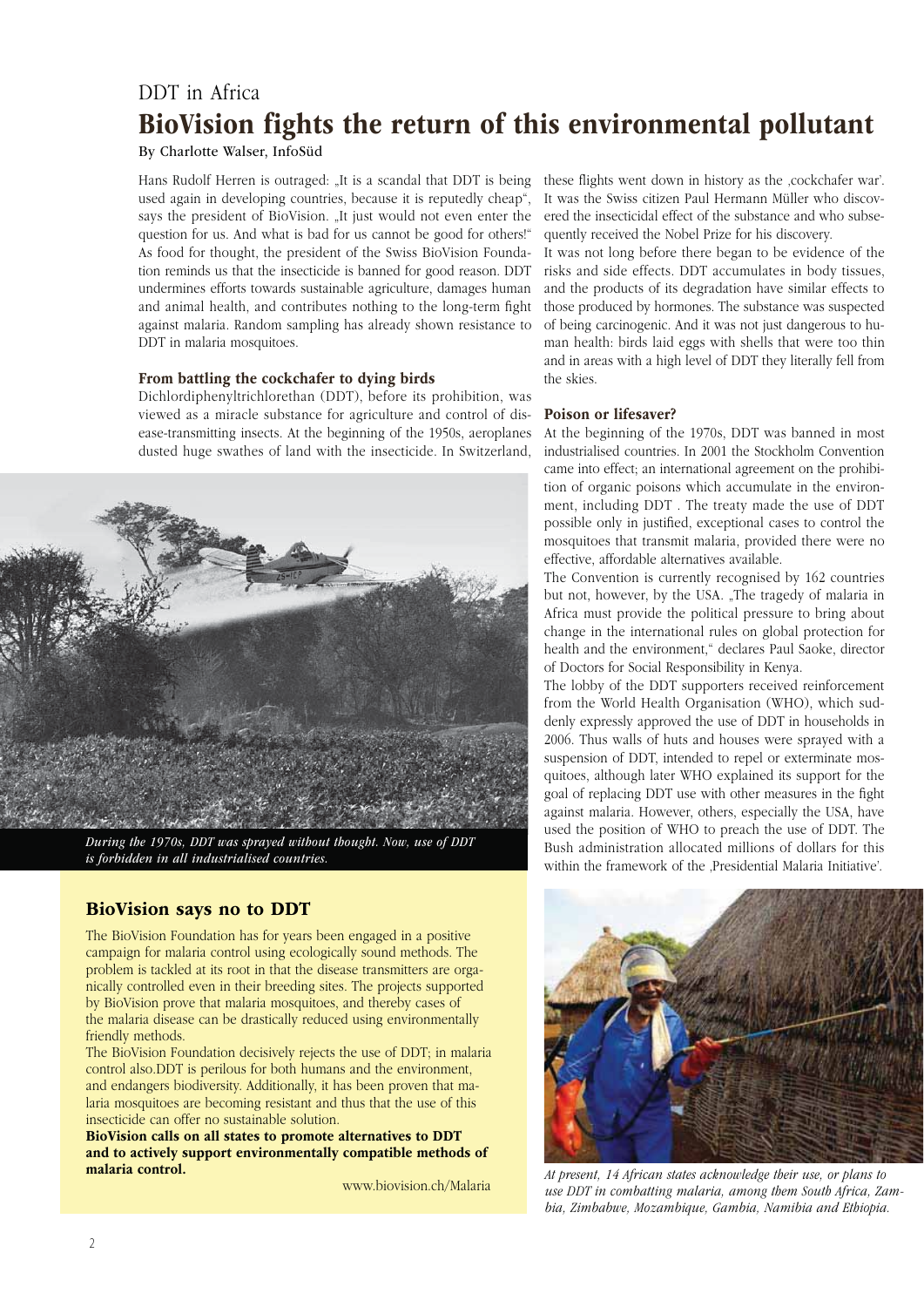Supporters of DDT maintain that use of the insecticide in the fight against malaria can save lives. They emphasise that a low dosage in household sprays would cause no ill effects. Paul Saoke cautions against this and refers to the latest health studies in countries such as South Africa. These studies make it ever clearer that DDT even in small doses in an interior setting can pose a threat to inhabitants, which manifests itself especially in newborns. Use of DDT is even more questionable since malaria can be combatted successfully using methods harmless to health and the environment. Hans Rudolf Herren continually points this out: "Producing and importing DDT to developing countries for



Every day 3000 children die from the effects of malaria.

use in malaria prevention is not the answer. Improper use in agriculture is sure to follow", says the recognised scientist, and and warns " We have enough proof that the problem of malaria cannot be solved with this insecticide. Quite the opposite – the whole situation actually becomes even worse!"

#### Misuse is inevitable

In reality, limitation of DDT use in many countries to controlled application in household rooms is an illusion. In Mozambique, DDT is already seen as a replacement for mosquito nets. The more DDT is in circulation, the greater the danger that it will be utilised in agriculture, and that could be catastrophic for the economies of affected states: under certain conditions they could no longer export their products. The World Trade Organisation allows for import protection against products with DDT residue, therefore many experts suspect that the USA and other industrialised countries are also fol-



lowing an economic and political agenda in advocating the use of DDT. DDT residue is a useful reason for keeping products from developing countries off the market.

#### Alarming numbers

There already exist details of its agricultural application at present, such as written by the secretariat of the Stockholm Convention in Genf in its report of autumn 2008. And yet an increasing number of states are introducing DDT without being able to guarantee effective controls and correct usage. According to the report, 4000 to 5000 tonnes of DDT are used annually worldwide; a trend that is growing. India is the main manufacturer, and there production increased 50% between 2005 and 2007.

Stockpiles of DDT are growing too, and often there are no current statistics available, which makes it difficult for the appropriate international bodies to exercise control. The most recent reports from Mozambique, for example, date back to 2005. At that time 308 tonnes of DDT were stockpiled in the country.

The search for alternatives is ,urgent and crucial' states the current Stockholm Report. In past years these alternatives were pushed aside by DDT. The member states of the Stockholm Convention are meeting at a conference in Genf in May 2009, and for the first time the list of persistent organic pollutants (POPs) will be completed. How the ban can be enforced will also be discussed. Experts have already examined the case of DDT at a preparatory conference last November. Those taking part – among them representatives of BioVision from Switzerland and Kenya- have developed a business plan to promote environmentally friendly alternatives to DDT.

#### Lack of cost transparency for DDT

The argument that DDT is the cheaper solution simply ignores the risks and consequences for health, the environment, and the export of agricultural produce. Additionally, the cost of controlled handling and safe disposal of DDT stockpiles has not been calculated. . If we use the methods available for sustainable strategies in malaria control, we can protect people and conquer the disease without danger to humans, the environment or huge consequential costs", says Hans Rudolf Herren.

#### Organic, not chemical methods

Projects supported by BioVision in Kenya prove that there are environmentally friendly ways to combat malaria. Together with the international insect research institute icipe, BioVision carries out numerous projects in areas of Africa afflicted by malaria, covering more than 100,000 affected people. The people are informed of the danger presented by mosquitoes and are included in the elimination of breeding sites. Through a combination of various methods – treatment of stagnant bodies of water (breeding sites) with environmentally friendly Bti (Bacillus thuringiensis israelensis), distribution of bed nets and treatment of the malaria disease itself – the deadly cycle between human and mosquito can be broken. The approach used by BioVision and icipe is effective: malaria infection rates in the project areas fell dramatically within two years. In Nyabondo (Kenya), for exam-



Prominent victims of biocides: In 1970 th peregrine flacon was practically wiped out in Switzerland. After the ban on DDT the population began to recover, and today over 200 pairs are breeding in Switzerland.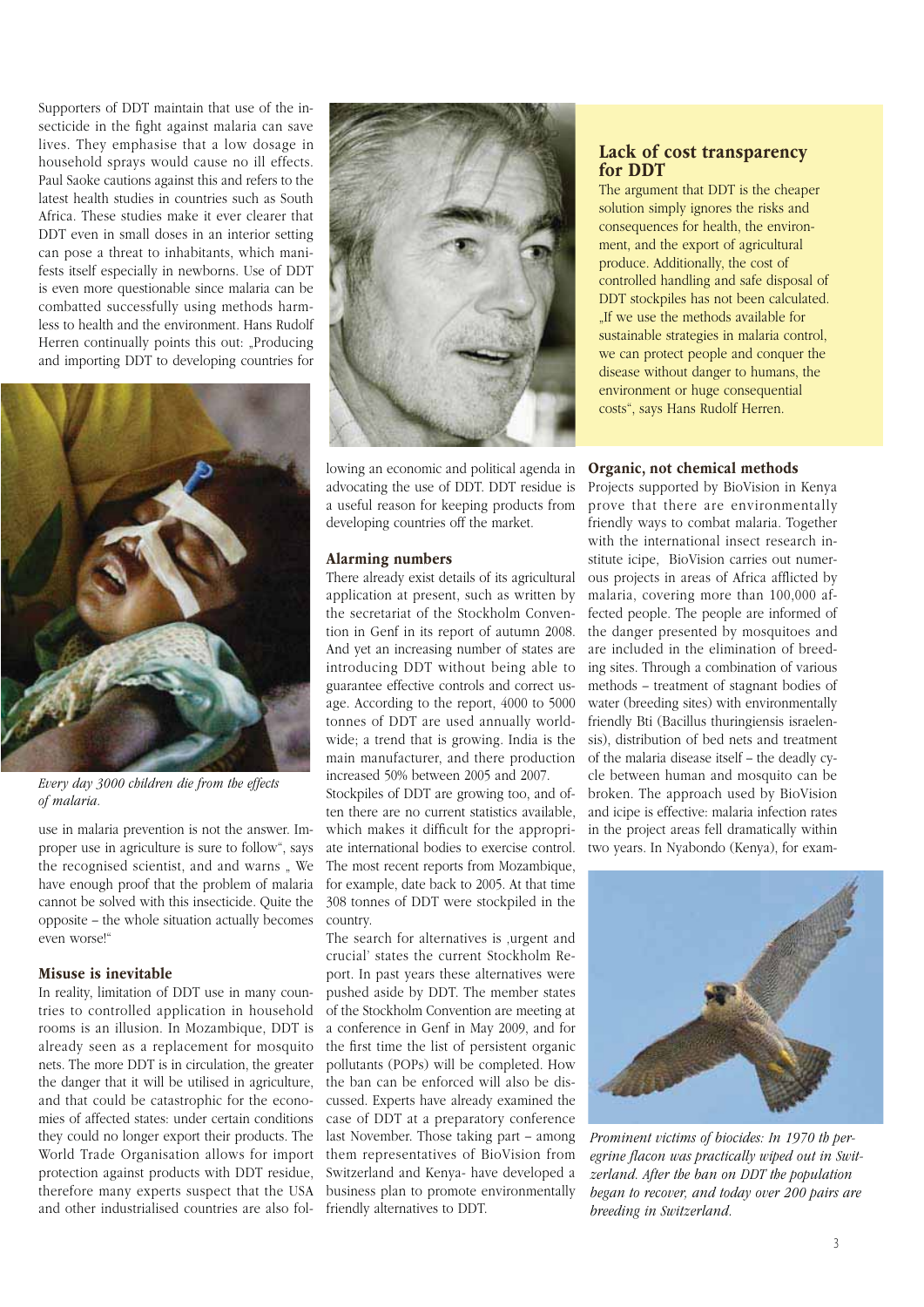### Project News Victories and stumbling blocks in West Pokot, Kenya

By Peter Lüthi

Cabesi stands for Camels, Bees and Silk. In the last five years this multi-faceted project has developed many activities with the aim of improving lives full of hardship through new opportunities for income while at the same time conserving the delicate environment. Droughts are common in this region. The soil and sparse vegetation are threatened by overgrazing, deforestation and erosion. Cabesi is counteracting this trend by promoting environmentally sound enterprises such as the production of honey, wild silk, sun-dried mango chips or small-scale cultivation of jatropha plants to produce lamp oil for home consumption. The products are processed, packed and sold at the newly-built , Cabesi Marketplace'. The project activities are adapted to the needs of the local people. Thus , Malaria Clubs' were



set up, which inform schools and villages on the causes and prevention of malaria through plays and songs. In the ,Camels' component of the project, Pokot seminomads are educated so that they no longer see their camels just as producers of meat and milk, but also as beasts of burden in this wide and pathless place.

#### Emancipation of women in a man's world

Rolf Gloor, project leader in West Pokot: "Cabesi is also a social project, one that concerns old Pokot traditions such as the marriage of young girls or the oppression and circumcision of women." Cabesi helps many people survive and gives them prospects for the future. This is especially true for women who not least for reasons of tradition do not reach their full potential. Through the project they get the opportunity to make some money. "Lots of women leapt at the chance", reports Gloor. "After training in beekeeping and the processing and sale of honey and wax, they earn their own money for the first time in their lives." Up to now, all money-earning activities were carried out by men. In contrast to many patriarchs who spend money readily, women mostly invest in the improvement of their lives. With the profits from honey they bought a nanny goat as the basis for their own small herd. Now they are producing milk and meat for home consumption. The women earn additional income through the sale of surplus products at the local market.

But is it not questionable to undermine old traditions through the project, and so change social structures?

New perspectives and a new sense of self-confidence for Pokot women: Mary Kamewun, from Lomut, wants to buy a nanny goat with the profits from her honey production.

#### ► End of page 3

ple, cases of malaria among children under five fell from 60 to 20%. And in Mwea (Kenya) the infection rate among schoolchildren fell from 38% to almost zero.

The recipe for success lies in co-operation with those affected, says project leader Charles Mbogo. There is no such thing as a ,once and for all solution' for malaria. The Kenyan scientist advocates that malaria control should be integrated into the health concept in the same way as control of disease-transmitting insects is a fixed component of healthcare in industrialised nations. Mbogo will present alternatives to DDT together with BioVision at the Stockholm Conference.

Impregnated bed nets are distributed as a priority to pregnant women and small children, as they are by far the most severely threatened by malaria.

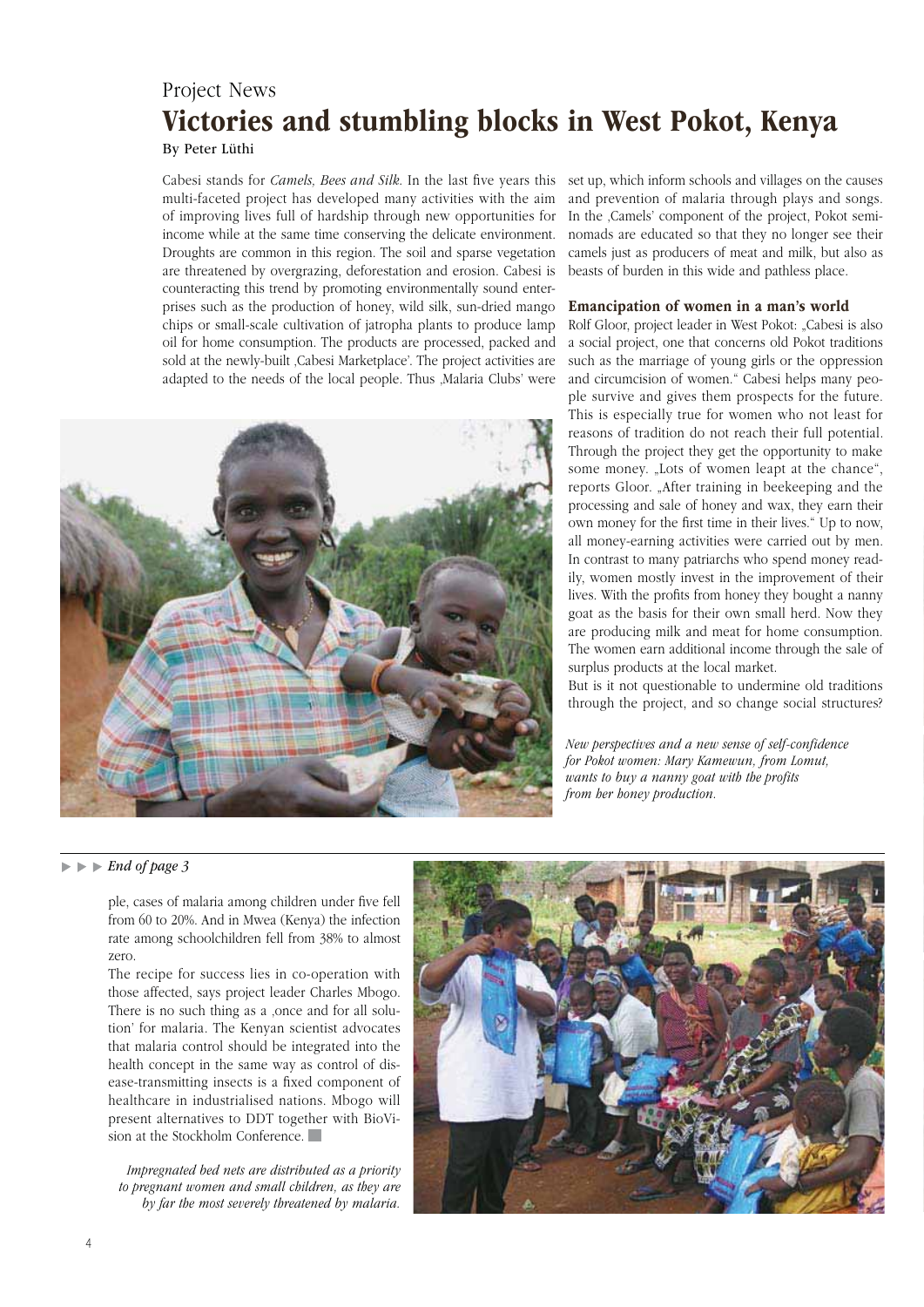Mercy Kiyapyap, project assistant of many years Despite this, head of project Gloor remains and member of the Pokot people herself, does not hesitate one second in answering: "This is about observing human rights, which supersede tradition! And we Pokot women are human too!"

#### Testing new ideas

Last year, 500 participating beekeepers produced 25 tonnes of honey and 2 tonnes of wax. The produce was collected in five newly-built honey centres and filtered at the marketplace, bottled or made into candles and sold. At times demand far exceeded supply, which succeeded in opening up various markets for these highquality products.



self-critical. "We have unfortunately been unsuccessful in establishing the camel as a means of transport in West Pokot", he states. He sees a reason for this in that supervision of the camel stockmen is so difficult. The project area is 9100 km2 ; nearly a quarter the size of Switzerland and is inaccessible. "Many of our camel stockmen cannot be reached during the rainy season", says Gloor. "There are hardly any roads. Some people live in such isolated places that even the best all-terrain vehicle in optimum conditions would not survive the journey undamaged."

The use of camels as beasts of burden was a good idea that was tested within the framework of the pilot project. In the course of mutual teaching and learning between the participants and the project team, it was finally agreed that priority be placed on the production of honey and silk and on malaria control.

In Project Cabesi, intensive courses on camel care and training for transport camels are carried out.

Rolf Gloor, head of the Cabesi project, explains the use of modern beehives with honeycomb frames.

4 The aim of the Cabesi Project is generation of new sources of income for local people and conservation of the delicate environment.

*Mercy Kiyapyap, Cabesi Project assistant in West Pokot, Kenya* 



### Tradition versus modernisation

The promotion of camels as beasts of burden in west Pokot should contribute to relieving women from endlessly carrying heavy loads. Securing nutrition could also be improved by setting up and supplying local markets in the most remote regions. Camels feed on acacia leaves and spare the delicate vegetation. They are much more resistant to drought than cattle and do not add to erosion thanks to their large feet and soft soles. Cabesi has provided the necessary knowledge and training for camel care. 25 camels were trained to carry loads and their owners were trained as camel drivers. Six men were trained in the medical treatment of sick camels.

What has worked for the neighbouring areas has not worked for us. The camel has not yet been accepted as a beast of burden by the Pokot people. There are also cultural reasons for this. The use of mares to transport material is taboo in Pokot tradition. Fully-grown stallions were sometimes slaughtered or sold and trained animals were turned out for so long that they became half wild. It is difficult for new ideas to find acceptance in rural cultures. And perhaps our approach was not optimally chosen. At least many Pokot have seen with their own eyes that camels are suited to being beasts of burden. Thanks to Cabesi, medical care for animals has improved and today there are more camels than before the project. We have not given up hope; the seed has been sown. Now it is up to the Pokot people to let it grow.

Mercy Kiyapyap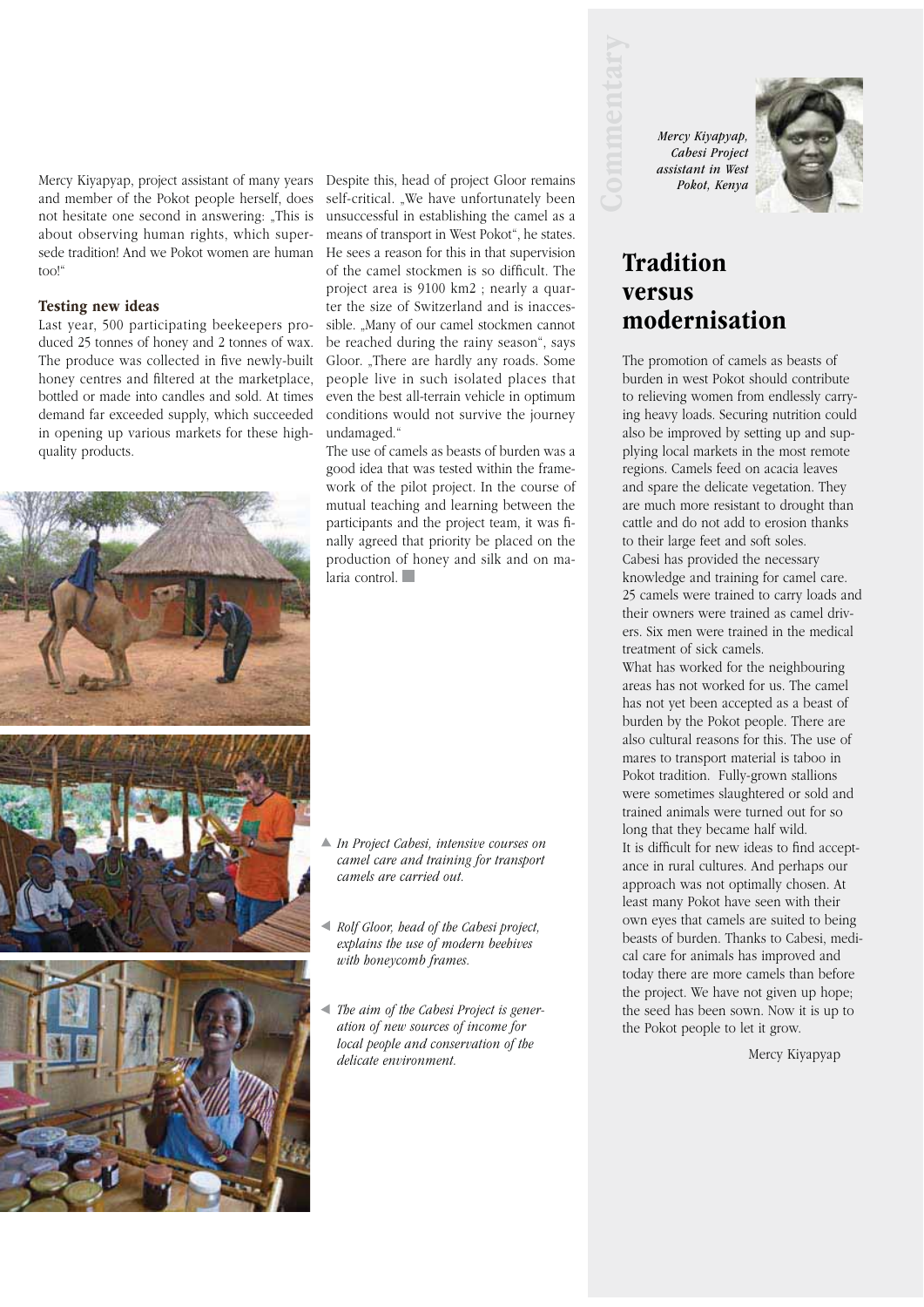### Infonet-Flash Internet – for beginners too



Monique Hunziker, head of the BioVision ,Infonet' project recently received the following email: "I just wanted to quickly say how terrific your website is. I've just been looking through your diverse topics such as plant disease, soil cultivation, malaria and much more. We live in Zambia and it's difficult here to get information on diseases and plant pests. On your website I've finally found a wealth of tips on the prevention and cure of problems in the garden. Many thanks and best wishes. Sarah."

www.infonet-biovision.org offers scientifically proven information on the most common plant pests and disease specific to Africa, together with guidance on organic prevention measures. Target groups are farmers, agricultural advisers, teachers and goal-related organisations.

The information platform has enjoyed a growing profile since its launch in October 2007. The website is visited by 500 people every day from various African countries. The homepage is now even more clearly laid out. Even first-time users can quickly retrieve concrete information and advice on problems in the spheres of health and agriculture, and also on topics such as soil improvement, agroforestry and sustainable irrigation. This practical information with over 1000 photos and illustrations is now available on CD.

Modern communication technology established itself in Kenya long ago. Even in the smallest villages there are cyber-cafes with internet access for use by the public.

### See for yourself! Visit www.infonet-biological.com



### Protagonists in BioVision projects Insects



## Anopheles – the notorious malaria mosquito

Who doesn't recognise that insufferable buzzing that startles one at night, and does not stop until the mischief maker itself is stuck lifeless to the wall? The six-millimeter long anopheles gambiae plays a pre-

vailing role in the transmission of the malaria pathogen. They are easy to identify by their posture: Proboscis and body make a straight line which then angles at 45° to the horizontal.



After mating and insemination, the female needs a meal of human or animal blood so that the gametes can develop. Before the mosquito sucks the blood, it injects a secretion into the victim through its proboscis to diminish blood coagulation. This saliva can contain disease pathogens collected by the mosquito at its last feeding which can be transmitted through its bite to its next victim.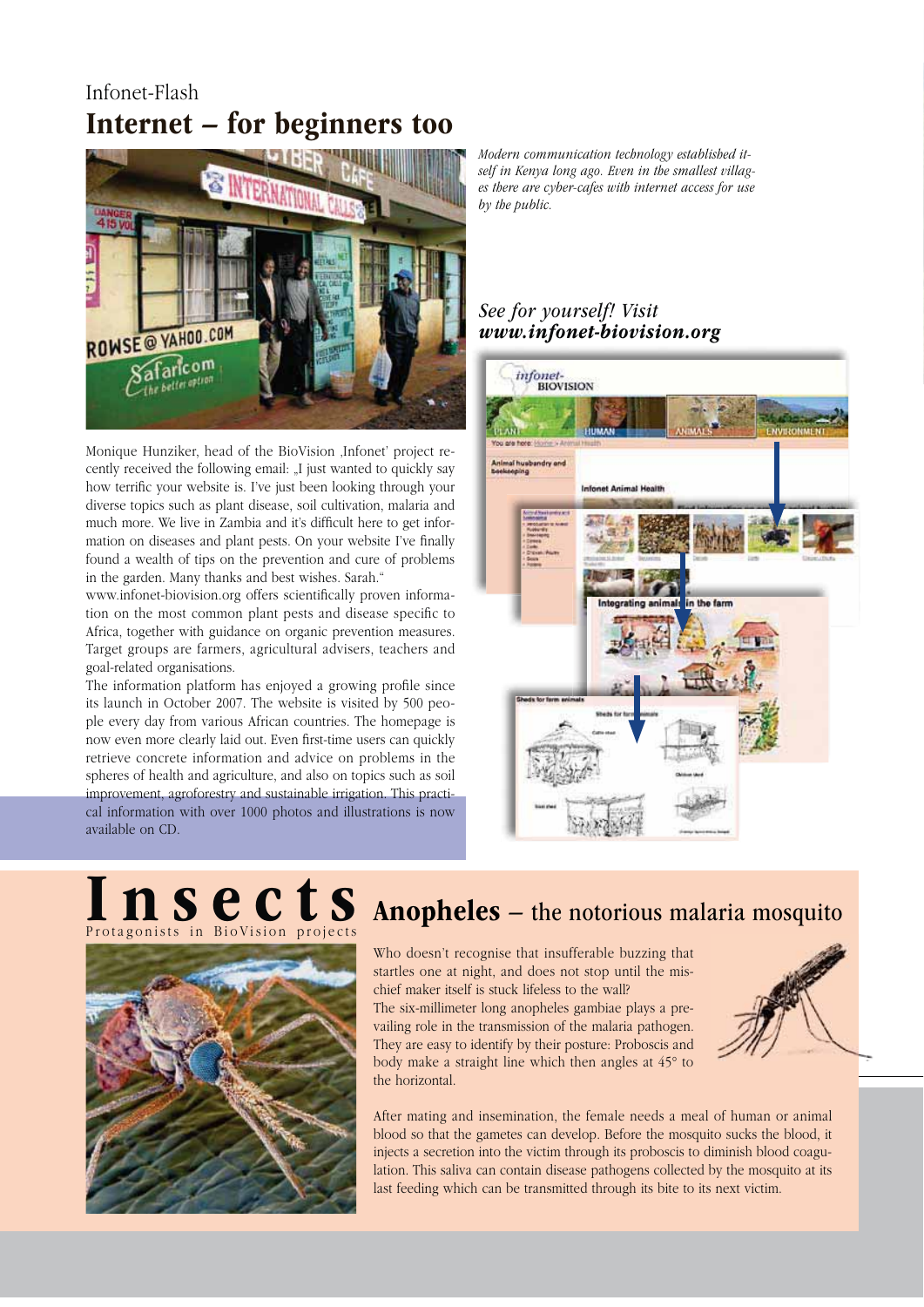

### Hans Herren visits Councillor Doris Leuthard

In January a seminar on "Scarce natural resources" took place at EVD in the presence of Councillor Doris Leuthard. Hans Rudolf Herren, president of the BioVision Foundation, director of the Millennium Institute and co-director of IAASTD emphasised in his talk the important role Switzerland plays in the implementation of the IAASTD World Agriculture Report. "Councillor Leuthard appeared interested if skeptical of our calls for a change of course in agriculture", reflects Herren, "at the same time I greatly value the fact that the minister took the time to acquire a picture of the most important findings from our 1500 page long agricultural report." www.biovision.ch/iaastd

### Swiss agricultural school as a model for Africa

Getachew Tikubet, BioVision project leader in Ethiopia, founded a model farm with an associated school in Addis Ababa. Last November he visited various training institutes in Switzerland. Dr. Getachew was particularly impressed with the practice-oriented agricultural training and advice centre in Landquart. ,Plantahof' offers, among others, a course in organic farming. "This is exactly the type of knowledge dissemination we are striving for in Ethiopia", enthuses Getachew, as he left our country full of new ideas and thirty kilos of Swiss teaching materials in his luggage.

www.biovision.ch/News



Getachew Tikubet visits agricultural training and advice centre, Plantahof, in Landquart. .

### Making an impact – leaving a mark A legacy to help others



BioVision Foundation Schaffhauserstrasse 18, 8006 Zürich Tel. direct: 044 341 97 19 E-Mail: info@biovision.ch

### Did you know? They speak over 60 languages in Kenya!

Many Swiss people speak two or more of the four helvetic languages and are proud of their local language diversity. But when compared with African countries, Switzerland's diversity seems quite modest. In Kenya, for example, they speak over 60 languages. 50 of those are native, and not just different dialects but individual languages that belong to their own ethnic groups. These differ extensively in their origin and their culture. The people of each ethnic group have their own history and often characteristic physical features.

English, which is the official language along with Kiswahili, belongs among the Kenyan languages as well as the languages of other African countries, Arabic and a few Indian languages spoken by Kenyans of Indian descent. In addition are two Arabic dialects and Hindi as immigrant languages. Many people in Kenya speak one or two other national languages alongside their mother tongue; most in addition to both official languages Kiswahili and English. As a Swiss person one can only say , hats off!'

### BioVision at the Solothurn Film Festival

Peter Baumgartner, editor of the BioVision farmers' newspaper in Africa The Organic Farmer is the chief subject of the documentary film Muzungu. Franz Schnyder accompanied him with a camera on many visits to his school in the slum and to farmers in Kenya. The result is an involved, colourful and emotional film, which was aired at the 44th Solothurn Film Festival. Information on how to order the film DVD: ww.biovision.ch/Muzungu